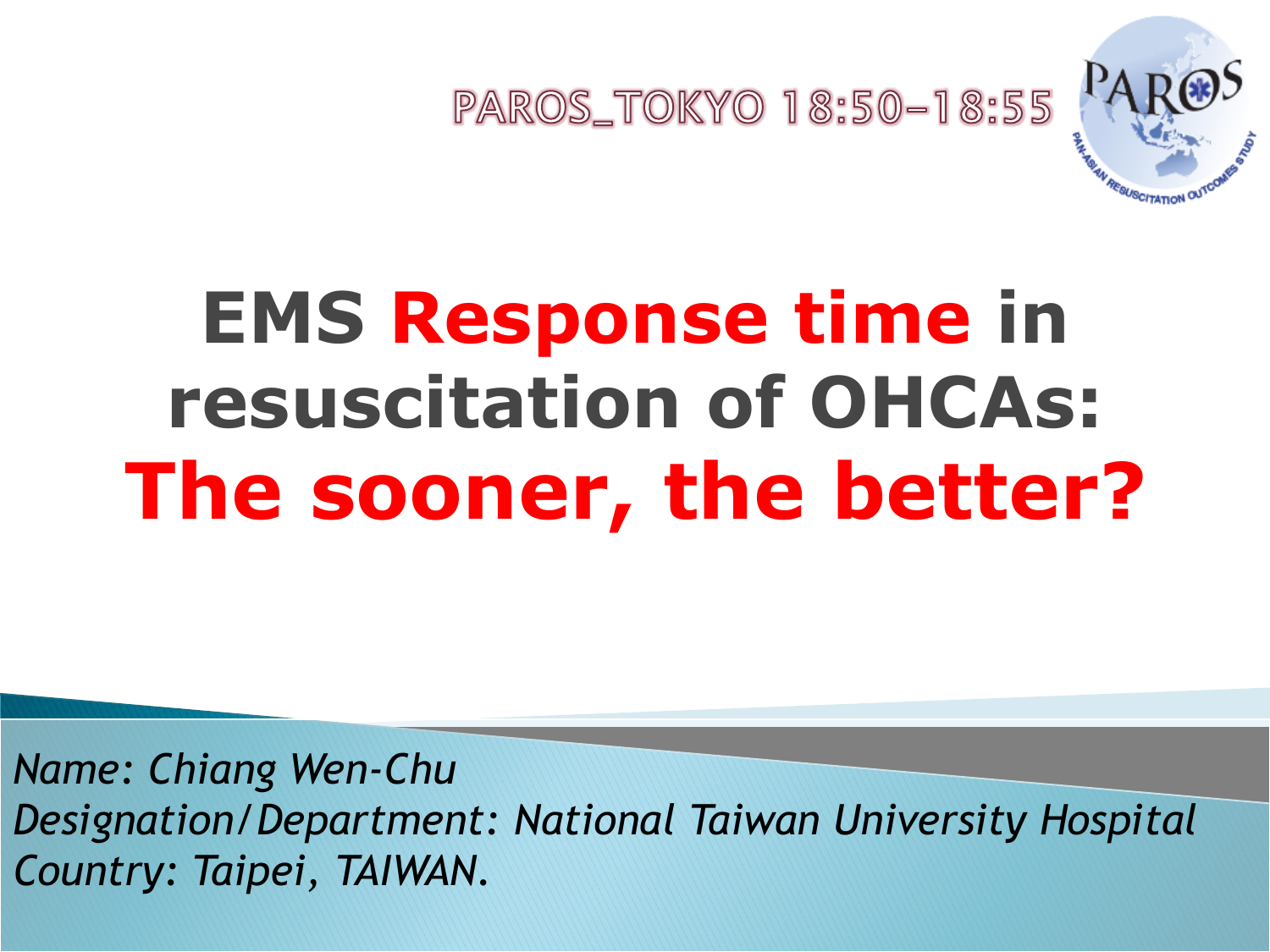### **Background**



#### Worldwide EMS goal: response time: ≤ 8-min *(CPR/ECC guideline, 2005).*

#### ▶ Dogma or truth? Controversial opinion? *(Pons PT et al, 2005).*

▶ EMS: The shorter time, the more cost!

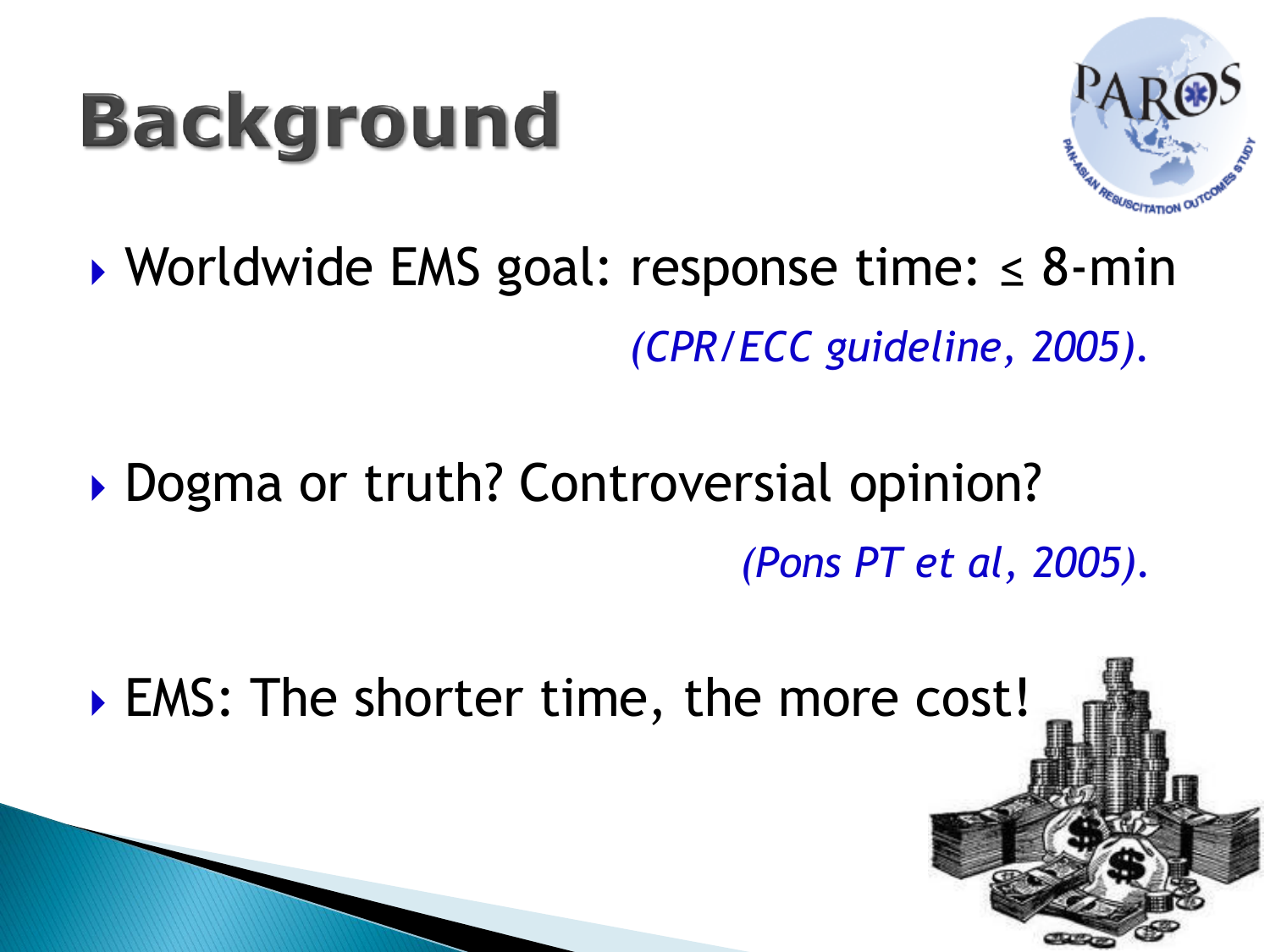# **Hypotheses**

▶ The shorter EMS response time in Asian cities positively correlates to the survival of OHCAs.

**HIGA Survival** 

 $\triangleright$  But the benefits of a response time reduction becomes inefficiently if shorter than a threshold, defined as "the golden response time" for OHCA.



**Response Time**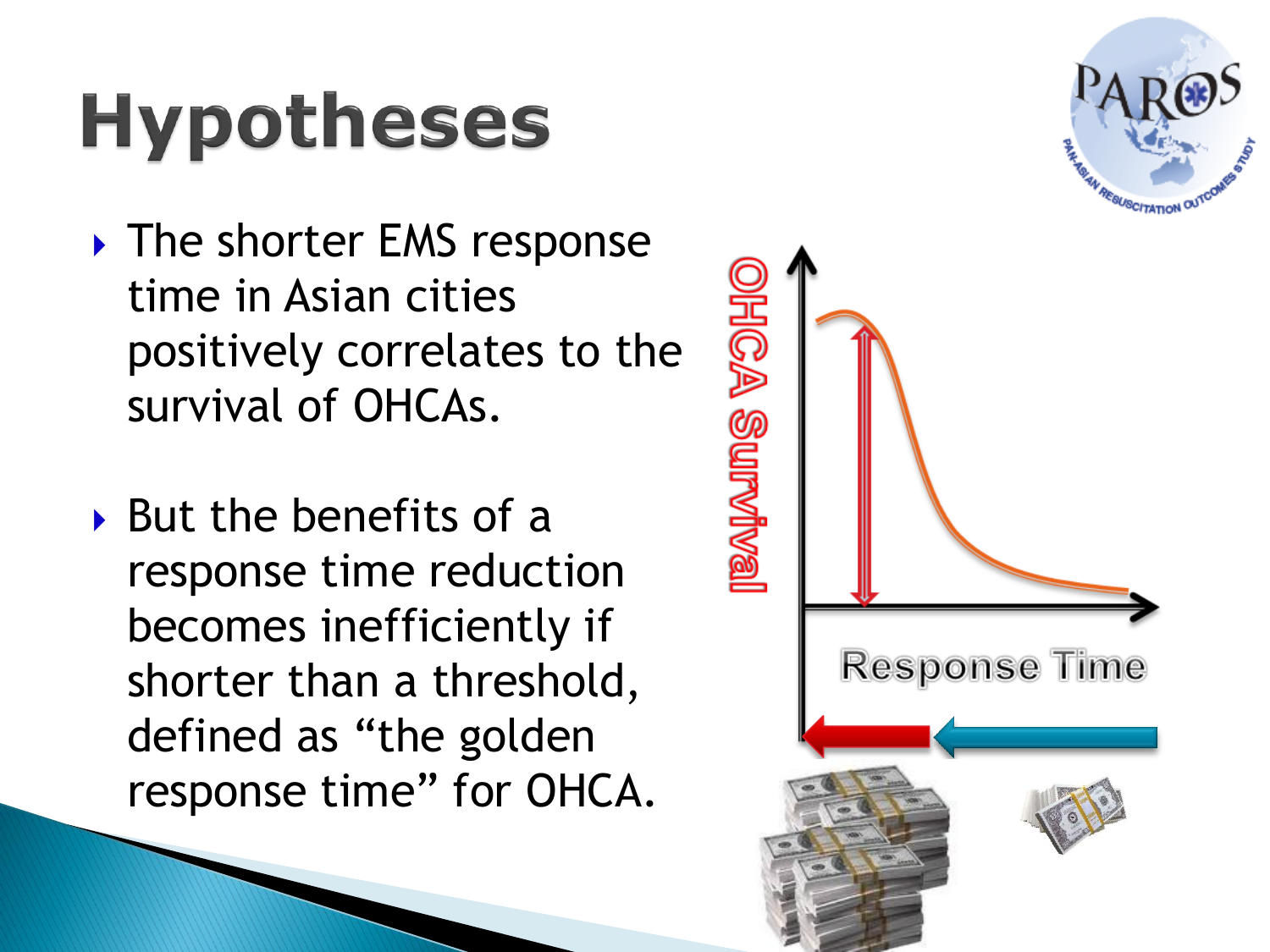## **Methods**



- ▶ Analyses of PAROS registered OHCA data
- **Inclusion: adult non-traumatic OHCA**  Exclusion: OHCA caused by definite asphyxia, including submission, foreign-body airway obstruction, anaphylaxis.
- **► Exposures** (Xi): response time in calls for OHCAs, level of EMT, bystander CPR, arrest rhythm, transport time.
- **Outcomes** (Y): ROSC rate, survival to admission, survival to discharge, CPC at discharge.
- **Statistic plans**: (1) Correlation analysis (2) Multivariate logistic regression (3) Survival analysis